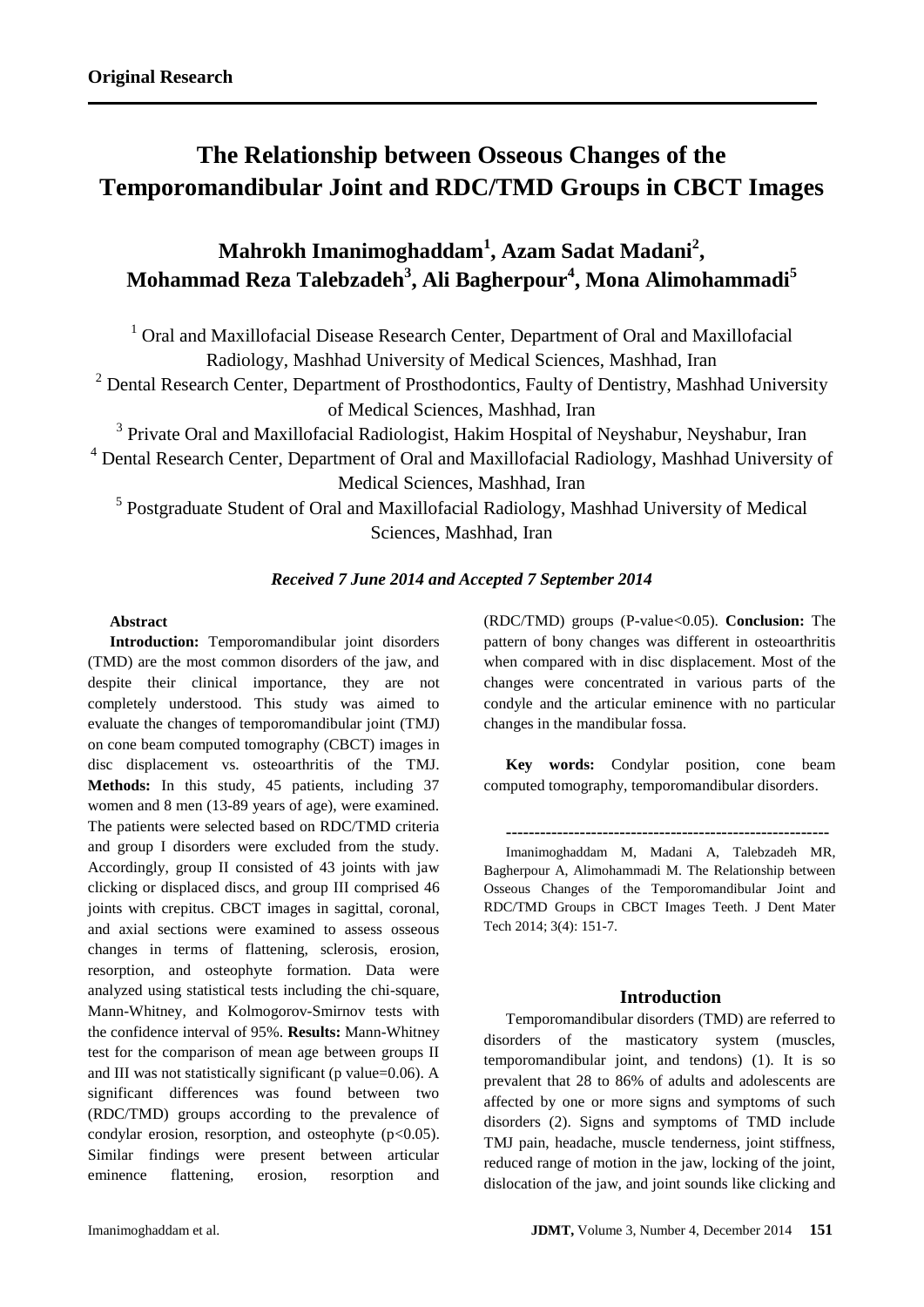crepitus (1-4). In most cases, clinical signs and symptoms are temporary and treatment is not recommended. Still, in 5% of patients, these disorders and induced dysfunctions can lead to significant pain and degeneration, which justifies the need for urgent and accurate diagnosis before onset of progressive degenerative stages (2). RDC/TMD is a reliable International Diagnostic-Research System that is used with the aim to standardize diagnosis and classification of various clinical forms of TMD. In this system, TMDs are classified into three groups of muscular disorders (group I), disc displacement (group II), and arthralgia osteoarthrosis, osteoarthritis (group III) (5).

Degenerative arthritis or osteoarthritis is an agerelated disorder and is the most common pathological TMJ condition. Osseous changes of osteoarthritis include flattening, sclerosis, irregular cortical boundaries, erosions, osteophyte formation, condylar head resorption, and reduced joint space. These changes are commonly observed in the condyle, but may involve the fossa or articular eminence as well. Also, in many studies, a significant and positive relationship has been observed between erosions and osteophyte formation with aging (2,6,7). With widespread destruction, the subcondylar cortical layer is lost and erosion and other osteoarthritis signs appear (16-18).

TMDs are common in both adults and children. According to previous studies, it has a prevalence of 6 to 86% (13-15). Diagnostic radiology plays an effective role in the treatment of patients with TMD (14). Validity of diagnostic systems such as RDC/TMD is reliant on clinical findings and CT and MR imaging. However, MRI is unable to show skeletal changes as well as it could show soft tissue of the joint (15). CT also has high absorption dose and is expensive. Today, cone beam computed tomography (CBCT) imaging is considered an appropriate technique for diagnosis of condylar bone abnormalities (16).

CBCT provides a 3-dimensional image of mineralized maxillofacial tissues with the least distortion (4, 17). Despite clinical importance of TMDs, its radiographic signs have been poorly investigated. Hence, the aim of the current study was to evaluate the bony changes of temporomandibular joint (TMJ) in cone beam computed tomography (CBCT) images of patients with disc displacement and osteoarthritis. Our null hypothesis was that no significant differences would be found in the CBCT images of patients with disc displacement and osteoarthritis.

## **Materials and Methods**

The participants in this cross-sectional study were consisted of patients admitted to the Prosthodontics Department of School of Dentistry, Mashhad, Iran from 2010 to 2011. Based on clinical examination, those who met RDC/TMD criteria were included and were categorized into cases with disc displacement (group II) or osteoarthritis (group III).

Exclusion criteria were:

- 1. Congenital craniofacial disorders
- 2. Previous treatment for TMJ disorders (e.g. surgery, laser-therapy, anti-inflammatory drugs, corticosteroid therapy, etc.)
- 3. Previous orthodontic treatments
- 4. History of trauma to the TMJ area
- 5. Pregnancy
- 6. Systemic disorders involving the TMJ (such as rheumatoid arthritis, scleroderma, gout, etc.)
- 7. Previous history of pyogenic arthritis
- 8. Restricted opening of the mouth with muscular factor (group I)

This study was approved by the Research Deputy of Mashhad University of Medical Sciences regarding ethical and methodological issues. A written consent was obtained from each individual after the objectives and procedures were fully introduced to them and their questions were answered.

A total of 45 patients (37 women and 8 men, 90 joints) with an age ranging from 13 to 82 years that met inclusion criteria were enrolled. Bilateral CBCT imaging of the TMJ joints with closed mouth and maximum intercuspation was performed to evaluate potential changes in bony contours.

The TMJ images of patients were obtained using a Planmeca Promax 3D 8\*8 CBCT unit (Planmeca Oy, Helsinki, Finland) with a voxel size of 0.16mm. For interpretation, real time reconstruction was performed using Planmeca Romexis 2.4.2 viewer (Planmeca oy) and the axial, coronal, and sagittal two dimensional (2D) multi-planar reformatted slices were provided. Slides were prepared so that sagittal images were perpendicular to the condylar longitudinal axis, and coronal images were parallel to this axis (18). All images were examined by an experienced oral and maxillofacial radiologist and skeletal changes of the TMJ were recorded. All stages of image examination were performed totally blind. In sagittal images TMJ components were condyle, joint cavity, and articular eminence in terms of skeletal changes including sclerosis (increased density of the cortical lining or the subchondral bone), flattening (loss of the round contour of the condyle at load bearing area) or erosion (interruption or lack of the cortical lining) osteophyte (marginal bone outgrowth), resorption (partial loss of condylar head) (6,11) and other changes were investigated. Conventionally, for any of the above items to be considered as a change, they should be observed in at least two consecutive cuts (18).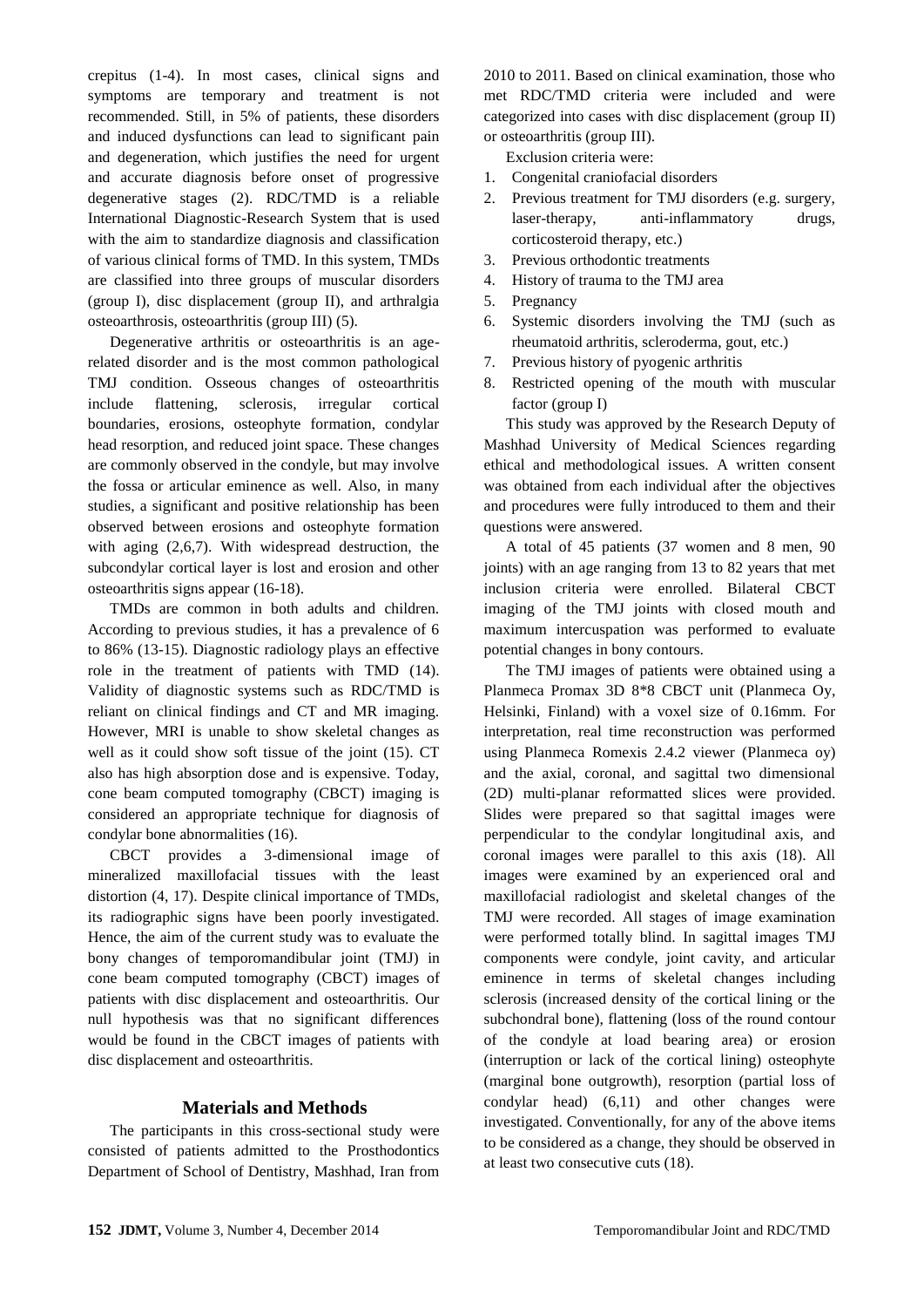The data were collected in PASW software version 18. Appropriate descriptive statistics including mean and standard deviation were considered. Normality of data distribution was evaluated using one- sample Kolmogorov-Smirnov test. Data were analyzed using Chi-squared and Mann-Whitney tests with the confidence interval of 95%.

#### **Results**

Of the 90 joints studied, 43 joints were in group II and 46 were in group III, with mean age of  $33.60 \pm 14.52$ and 40.76±16.50 years, respectively. One of the joints lacked any clinical symptoms and was excluded. According to the one-sample Kolmogorov-Smirnov test data the assumption of normality of data distribution was violated (p-value=0.04). Mann-Whitney test for the comparison of mean age between groups II and III was not statistically significant (p-value=0.06).

The most common condylar bony changes in group II in order of frequency were flattening, erosion, sclerosis, osteophyte, and resorption. In group III flattening, erosion, osteophytes, resorption and sclerosis, respectively were the most common (Fig. 1).

All bony changes (except for flattening and sclerosis) were more common in osteoarthritis group when compared with disc displacement group. The difference between groups II and III in terms of erosion, resorption, and osteophytes formation frequency was significant (p-value < 0.05) (Table 1).

Most bony changes were concentrated in various parts of the condyle and articular eminence, and no particular change was observed in the mandibular fossa (Fig. 2).

When considering type of bony changes in articular eminence, the frequency of bony changes in disc displacement group (except for sclerosis) was significantly lower than that in osteoarthritis group (Table 2). The most prevalent changes were erosion, resorption, flattening, and sclerosis, respectively.

The Mann-Whitney test results showed that the group without condylar erosion were significantly younger than the group with erosion (p-value=0.04). However, age was not related to any other variables both in condylar and articular eminence changes (p-value>0.05) (Table 3).

| <b>Table 1.</b> Cross tabulation of condylar bony changes in RDC/TMD groups |                         |                       |            |            |           |            |  |
|-----------------------------------------------------------------------------|-------------------------|-----------------------|------------|------------|-----------|------------|--|
|                                                                             |                         | Condylar bony Changes |            |            |           |            |  |
|                                                                             |                         | Erosion               | Resorption | Flattening | Sclerosis | Osteophyte |  |
| <b>RDC/TMD Groups</b>                                                       | 22<br>Disc Displacement |                       |            | 40         | 20        | 12         |  |
|                                                                             | Osteoarthritis          | 39                    | 30         | 43         | 22        | 32         |  |
| Total                                                                       |                         | 61                    | 35         | 83         | 42        | 44         |  |
| Pearson Chi-square                                                          |                         | 18.05                 | 26.75      | 0.007      | 0.015     | 15.43      |  |
| (p-value)                                                                   |                         | (<0.0005)             | (<0.0001)  | (0.932)    | (0.90)    | (<0.0001)  |  |

**Table 1.** Cross tabulation of condylar bony changes in RDC/TMD groups

\* Statistically significant

| Table 2. Cross tabulation of articular eminence bony changes in RDC/TMD groups |  |
|--------------------------------------------------------------------------------|--|
|--------------------------------------------------------------------------------|--|

|                       |                | Articular eminence bony Changes |                           |                           |           |  |
|-----------------------|----------------|---------------------------------|---------------------------|---------------------------|-----------|--|
|                       |                | Erosion                         | Resorption                | Flattening                | Sclerosis |  |
| <b>RDC/TMD Groups</b> | Disc           | 6                               |                           |                           |           |  |
|                       | Displacement   |                                 |                           |                           |           |  |
|                       | Osteoarthritis | 21                              | 15                        | 13                        | 2         |  |
| Total                 |                | 27                              | 16                        | 14                        | 3         |  |
| Pearson Chi-square    |                | 12.05                           | 19.45                     | 14.17                     | 0.055     |  |
| (P-value)             |                | (<0.0005)                       | $(<0.0001$ ) <sup>*</sup> | $(<0.0001$ ) <sup>*</sup> | (0.981)   |  |

\* Statistically significant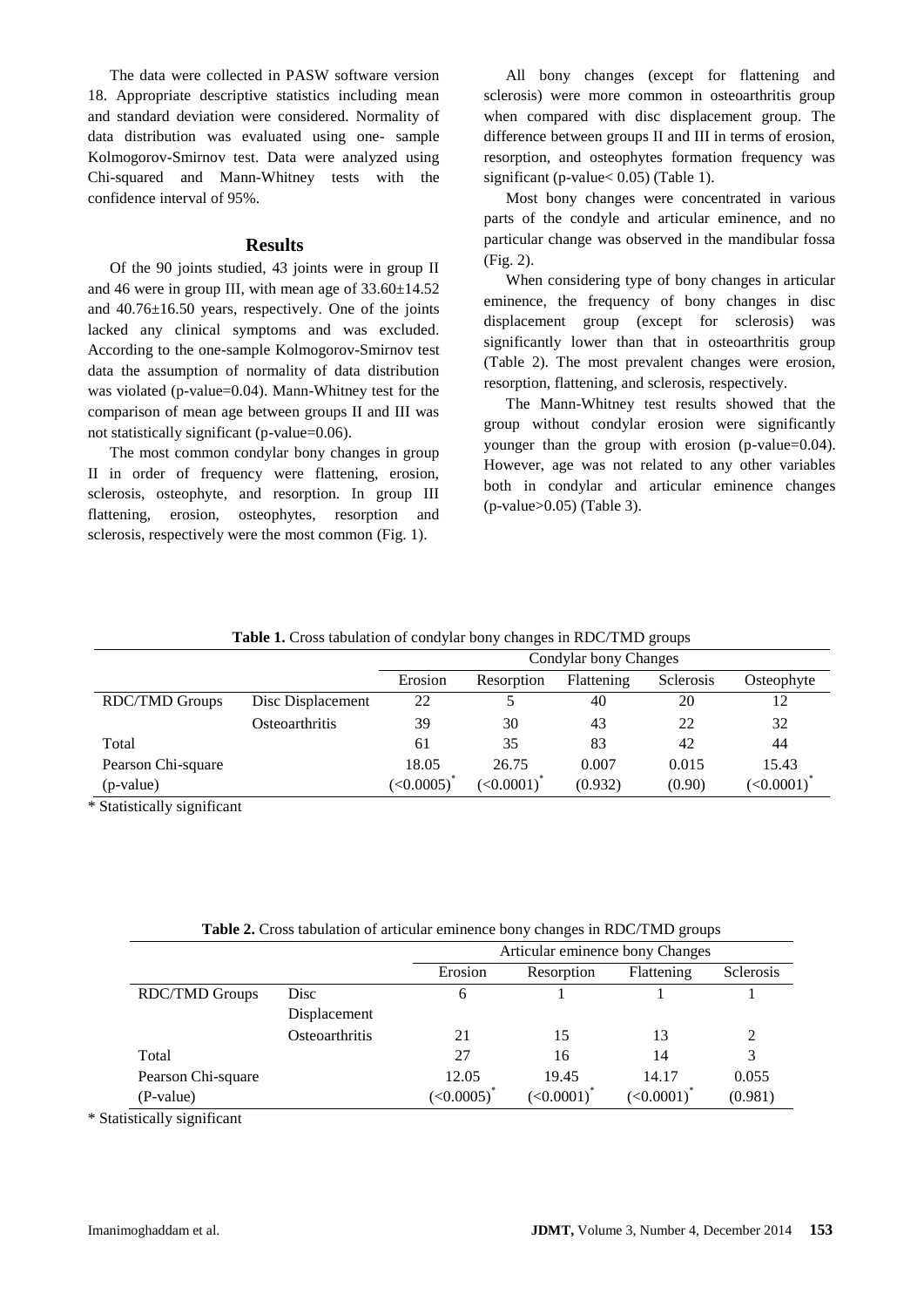**Table 3.** Results of Mann-Whitney test for comparing age between two subgroups of studied variables

| Variables        |                | N  | Mean  | S.D.  | Minimum | Maximum | P-value          |
|------------------|----------------|----|-------|-------|---------|---------|------------------|
| Erosion          | Yes            | 61 | 39.93 | 17.19 | 13      | 82      | $0.04^{\degree}$ |
|                  | No             | 28 | 31.57 | 10.83 | 18      | 65      |                  |
| Resorption       | Yes            | 35 | 38.03 | 16.91 | 13      | 82      | 0.87             |
|                  | No             | 54 | 36.82 | 15.35 | 13      | 82      |                  |
| Flattening       | Yes            | 83 | 37.30 | 15.77 | 13      | 82      | 0.94             |
|                  | N <sub>o</sub> | 6  | 37.33 | 19.26 | 16      | 65      |                  |
| <b>Sclerosis</b> | Yes            | 42 | 38.57 | 14.95 | 16      | 82      | 0.39             |
|                  | N <sub>o</sub> | 47 | 36.17 | 16.78 | 13      | 82      |                  |
| Osteophyte       | Yes            | 44 | 38.95 | 16.05 | 13      | 82      | 0.46             |
|                  | No             | 45 | 35.69 | 15.75 | 13      | 82      |                  |

N: Number of cases

S.D.: Standard Deviation

\*: Significant difference



**Figure 1.** Frequency distribution of condylar bony changes in groups II and III of RDC/TMD



**Figure 2.** Frequency percentage of bony changes of articular eminence in groups II and III of RDC/TMD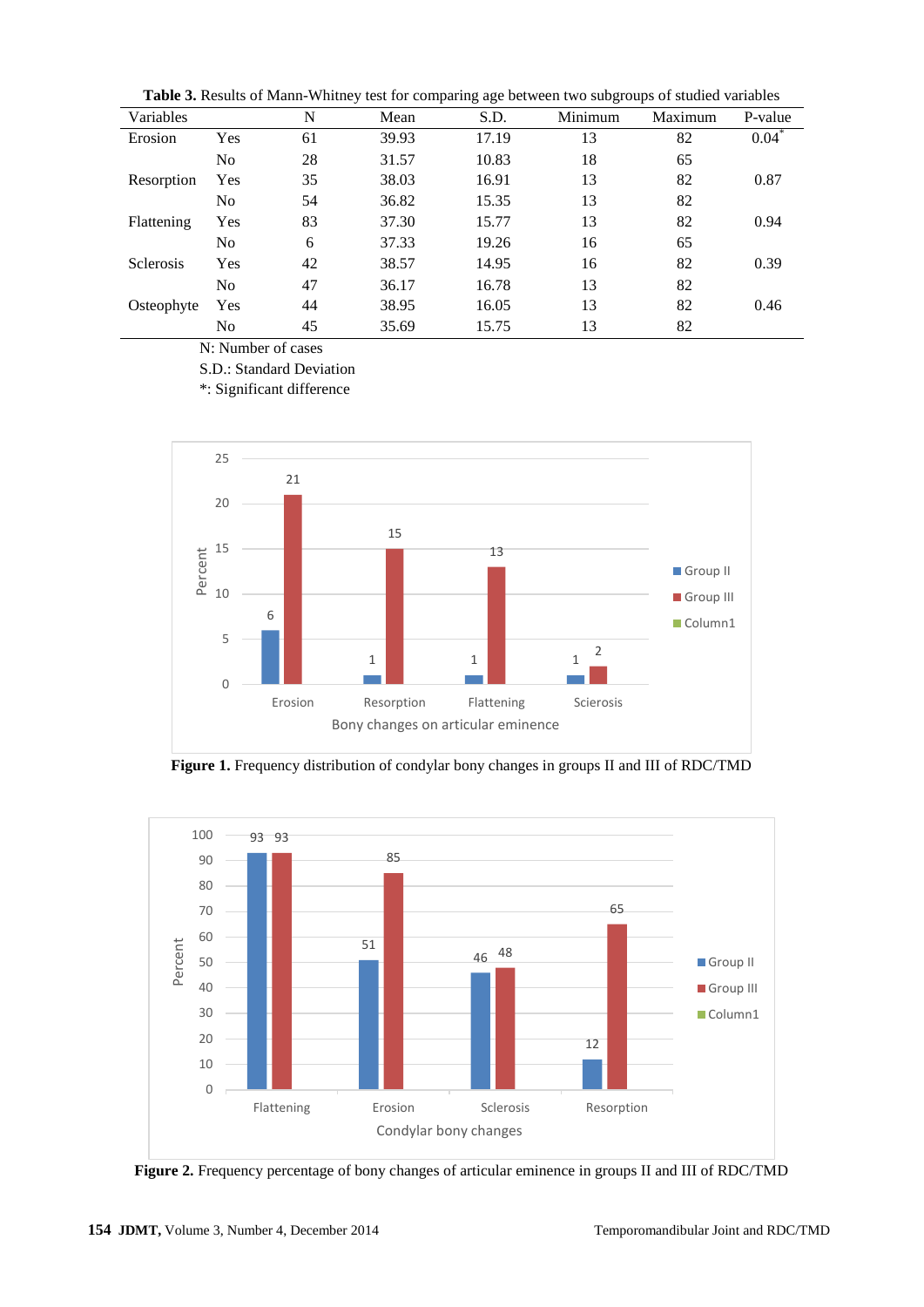#### **Discussion**

The present results showed a significant relationship between age and condylar erosion (p=0.01). These results are in agreement with the findings of dos Anjos Pontual et al. and Alexio et al. studies (4, 6). They found that arthritic change is an age-related disease and severity of changes in condyle and mandibular fossa increases with age.

In the present study, various forms of bony changes including flattening, erosion, osteophyte, sclerosis, and resorption in the condyle were observed, while osteophyte could not be observed in any parts of the articular eminence. Osteophyte was merely specific to the condyle region, especially its anterior aspect. Rohlin et al. also reported osteophytes limited to the condyle (19). This is consistent with studies by Hussain et al. and ML dos (2,4).

The most common radiographic findings of condylar area, we observed were flattening, sclerosis, erosion, resorption, and osteophyte, which is similar to reports by Alexiou (6) study on patients with arthritic degenerative articular changes. Results obtained by Meng et al. (20) and Badel et al. (21) also showed that the most common findings in osteoarthritis were sclerosis, bone proliferation or osteophyte, and illdefined boundary of cortical bone. The order of frequency of these changes is different in various studies, which can be due to different radiographic techniques, tomogram interpretations, or sample size. Moreover, expressing diagnostic importance of each of these findings in separate form is rather difficult (22).

Among condylar bony changes, flattening with frequency of 93% was the most common finding observed in both RDC/TMD groups (disc displacement and osteoarthritis). Results also indicated insignificant relationship between condylar flattening and RDC/TMD groups (p=0.932). In other words, condylar flattening has no diagnostic value in differentiation between RDC/TMD groups. In fact, flattening is an adaptive physiological response to forces beyond the threshold that lead to deformation of curved surfaces of the joint to flat surfaces. This change occurs in absence of destructive joint changes, so that it can overcome the excess forces by spreading them over a wider surface (23). Frequency of flattening in TMD groups in the present study is in line with that in Hintz et al. study (24). They also reported flattening as the most real findings in the studied joints.

In the present study, similar to flattening, sclerosis also showed an insignificant relationship with RDC/TMD groups; thus, it seems, if this radiographic finding is not associated with specific clinical signs, then it has no diagnostic value in differentiating between RDC/TMD groups. Sclerosis, similar to

flattening, also points to an adaptive process in the condyle than a pathological one. In other words, bony parts are trying to better shoulder the burden of excess forces by increasing numbers or thickness of bony trabecules that are observed in the form of increased density or sclerosis, in order to prevent creation or progress of destructive changes (23). These findings are comparable to Weise et al. (22) study results which concluded that sclerosis was somewhat observed in the joints, which can explain lack of a relationship between clinical findings based on RDC/TMD and radiographic findings of sclerosis.

In the present study, erosion, resorption, and condylar head osteophyte formation had significant relationships with RDC/TMD groups  $(p<0/05)$ . They were also observed with higher frequency in osteoarthritis group than in disc displacement group. These findings are also consistent with Weise et al results (22), indicating clinical diagnosis of osteoarthritis (group III of RDC/TMD classification) has a strong relationship with radiographic findings including erosion, resorption, and osteophyte formation.

Most bony changes were concentrated in various parts of the condyle as well as the articular eminence, and no particular change was observed in mandibular fossa. In examining bony changes of articular eminence, significant relationship was found between RDC/TMD groups and flattening, erosion, and resorption  $(p<0/05)$ . Furthermore, in articular eminence the most frequency of bony changes except for sclerosis were in osteoarthritis group. Considering that articular eminence area is in abrasive contact with condylar head only when in maximum opening of the mouth, therefore, likelihood of abrasion is significantly less than the joint abrasive factor (condyle), which is likely to have friction along the movement path from glenoid fossa and posterior slope of the articular eminence to inferior parts and even anterior slope of the articular eminence. In other words, when bony changes are observed in the articular eminence, more severe changes can be expected in condylar area (which was clearly evident in examining CBCT images in this study). In other words, bony changes in the articular eminence suggest advanced osteoarthritis in the TMJ area. Thus, further studies with larger sample size, especially in terms of changes in the articular eminence, are recommended.

#### **Conclusion**

- 1. Most bony changes were concentrated in various parts of the condyle and articular eminence.
- 2. No particular changes were observed in the mandibular fossa.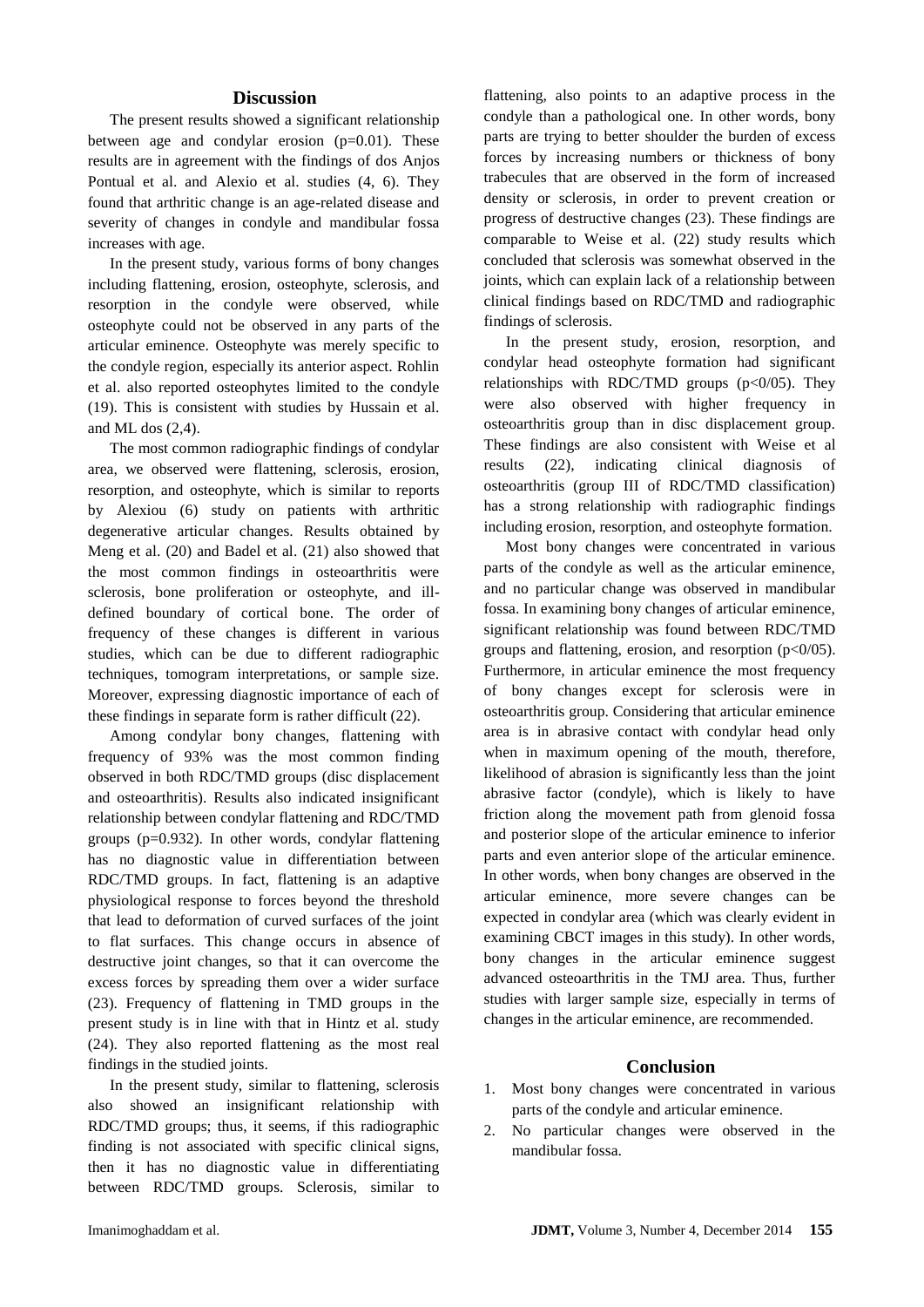3. Bony changes in the articular eminence were more severe in osteoarthritis group.

#### **Acknowledgment**

This study was made possible by the generous support rendered by the Vice Chancellor for Research of Mashhad University of Medical Sciences, in the form of grant no 89186 for which the authors are very grateful. Present article is the result of Mohammad Reza Talebzadeh's postgraduate thesis (no. 432).

#### **References**

- 1. Roda RP, Fernández JMD, Bazán SH, Soriano YJ, Margaix M, Sarrión G. A review of temporomandibular joint disease (TMJD). Part II: Clinical and radiological semiology. Morbidity processes. Med Oral Patol Oral Cir Bucal 2008; 13:102-9.
- 2. Hussain A, Packota G, Major P, Flores-Mir C. Role of different imaging modalities in assessment of temporomandibular joint erosions and osteophytes: a systematic review. Dentomaxillofac Radiol 2008; 37:63-71.
- 3. de Senna BR, dos Santos Silva VK, França JP, Marques LS, Pereira LJ. Imaging diagnosis of the temporomandibular joint: critical review of indications and new perspectives. Oral Radiol 2009;25:86-98.
- 4. dos Anjos Pontual ML, Freire JS, Barbosa JM, Frazao MA, dos Anjos Pontual A. Evaluation of bone changes in the temporomandibular joint using cone beam CT. Dentomaxillofac Radiol 2012; 41:24-9.
- 5. Manfredini D, Chiappe G, Bosco M. Research diagnostic criteria for temporomandibular disorders (RDC/TMD) axis I diagnoses in an Italian patient population. J Oral Rehabil 2006;33:551-8.
- 6. Alexiou K, Stamatakis H, Tsiklakis K. Evaluation of the severity of temporomandibular joint osteoarthritic changes related to age using cone beam computed tomography. Dentomaxillofac Radiol 2009;38:141-7.
- 7. Barghan S, Merrill R, Tetradis S. Cone beam computed tomography imaging in the evaluation of the temporomandibular joint. J Calif Dent Assoc 2010;38:33-9.
- 8. Palconet G, Ludlaw JB, Tyndall DA, Lim PF. Correlating cone beam CT results with temporomandibular joint pain of osteoarthritic origin. [Dentomaxillofac Radiol](http://www.ncbi.nlm.nih.gov/pubmed/?term=Correlating+cone+beam+CT+results+with+temporomandibular+joint+pain+of+osteoarthritic+origin) 2012;41:126-30.
- 9. Stegenga B, de Bont LG, Boering G, van Willigen JD. Tissue responses to degenerative changes in the temporomandibular joint: a review. J Oral Maxillofac Surg 1991;49:1079-88.
- 10. de Bont LG, Stegenga B. Pathology of temporomandibular joint internal derangement and osteoarthrosis. Int J Oral Maxillofac Surg 1993; 22:71-4.
- 11. Cho Bh, Jung YH. Osteoarthritic changes and condylar positioning of the temporomandibular joint in Korean children and adolescents. Imaging Sci Dent 2012;41:24-9.
- 12. Poveda Roda R, Bagan JV, Díaz Fernández JM, Hernández Bazán S, Jiménez Soriano Y. Review of temporomandibular joint pathology. Part I: classification, epidemiology and risk factors. Med Oral Patol Oral Cir Bucal 2007;12:E292-8.
- 13. Dibbets JM, van der Weele LT. Prevalence of structural bony change in the mandibular condyle. J Craniomandib Disord 1992;6:254-9.
- 14. Krishnamoorthy B, Mamatha N, Kumar VA. TMJ imaging by CBCT: Current scenario. Ann Maxillofac Surg 2013;3:80-3.
- 15. Ahmad M, Hollender L, Anderson Q, Kartha K, Ohrbach R, Truelove EL, John MT, Schiffman EL. Research diagnostic criteria for temporomandibular disorders (RDC/TMD): development of image analysis criteria and examiner reliability for image analysis. Oral Surg Oral Med Oral Pathol Oral Radiol Endod 2009;107:844-60.
- 16. Honda K, Larheim T, Maruhashi K, Matsumoto K, Iwai K. Osseous abnormalities of the mandibular condyle: diagnostic reliability of cone beam computed tomography compared with helical